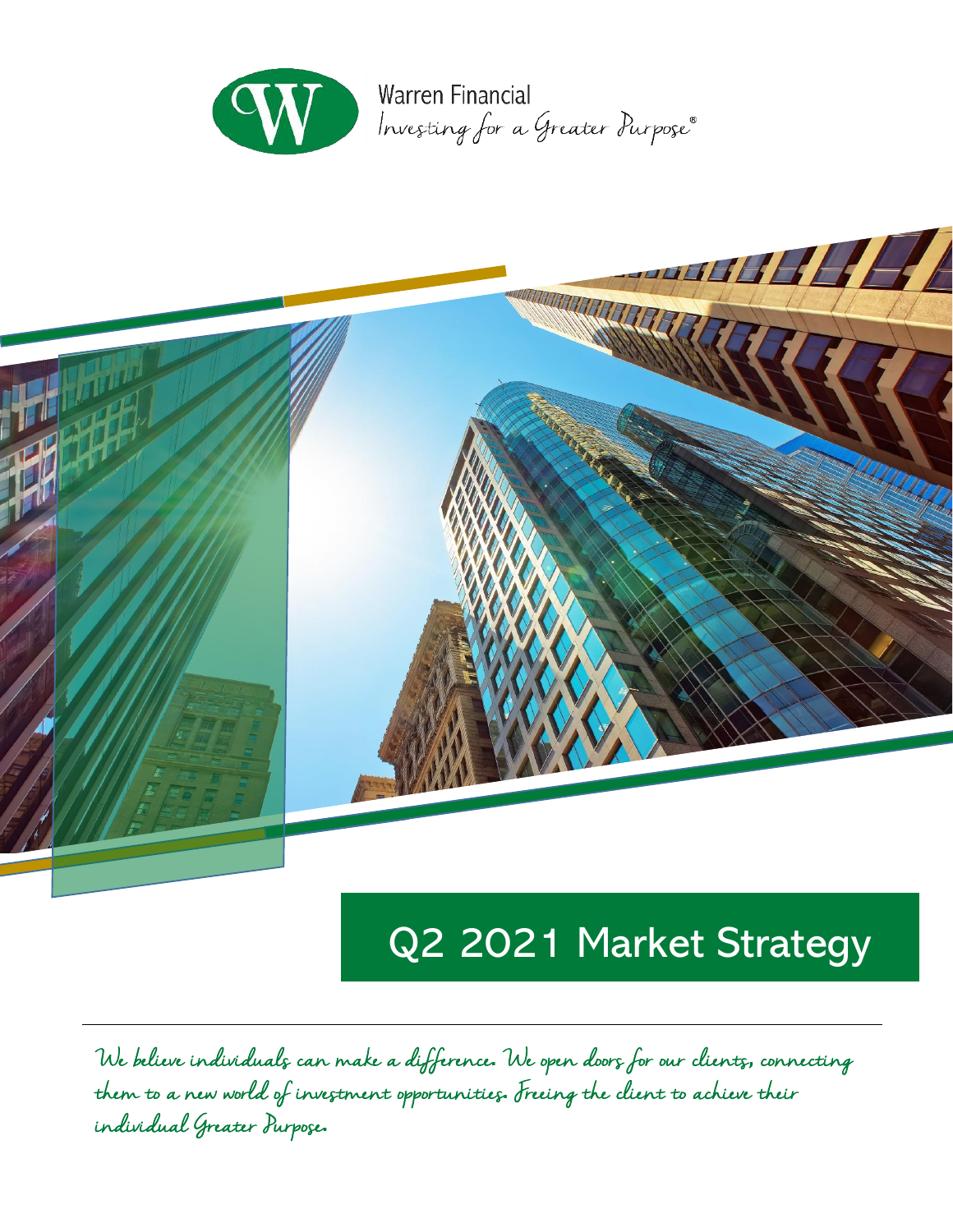Consumer Price levels over the past 16 years have consistently risen.

But US Consumer Price "growth" rates have been slower



Consumer price "growth" rates in the US compared to the rest of the world: (darker green means more inflation)



Above charts from OECD, "Main Ec Indicators - complete database"

#### Warren Financial wants to help our front-line heroes:

All medical doctoral residents who talk with Warren Financial will receive FREE debt counseling regarding how best to handle their medical school loans while at the same time looking forward to beginning their regular life, possibly with marriage/family and/or purchasing a home, while also balancing investing for the future. All services at no cost through Dec 31, 2021.

#### Please <mark>TELL</mark> someone you know who is a **medical** doctor in residency

anywhere in the USA. We want to help them. We want to give back something to thank them for their service.

7 Dowlin Forge Rd Exton PA 19341

610-363-2000 **WarrenFinancial.com** 



**Warren Financial** Investing for a Greater Purpose®

### **Interest Rates are Rising**

**Get the latest updates fast, Say, "Hey Siri, download the Warren Financial app"**

Warren Financial is offering free services to all medical doctoral residents: **Free debt consolidation strategies**. **Doctor mortgages**. **Free investing** through Dec 31, 2021. Please help: Let young Resident Doctors know. Tell a friend.

## **What Happens Next?**

### **2021: Year of the Vaccine**

Interest rates (based on the 10-year government bond) have started to go back up because:

- Congress has already spent a few Trillion and just passed another \$1.9Trillion in new spending
- The Federal Reserve is continuing to be accomodative keeping short term interest rates low and purchasing bonds to keep the debt from soaring
- Because they couldn't really go much lower after hitting near 0% during 2020 Covid



Rates have risen almost to the level seen before Covid. Generally, this is not a big deal, but the speed with which rates went up made the markets feel, "unsettled".

It would not surprise us if rates cooled off a bit in Q2, then re-accelerated in Q3 with another cooling period in Q4. Max rate on the 10-year Gov note in 2021 should be around 2% up from the current 1.65%. This rate increase is a drag on the economy, but rest assured that spending a few trillion here and there should get the economy firing on all cylindars. Economists are expecting a boom time.

So the market is struggling while rates rise. If rates cool, the market will catch fire again.



Warren Financial Investing for a Greater Purpose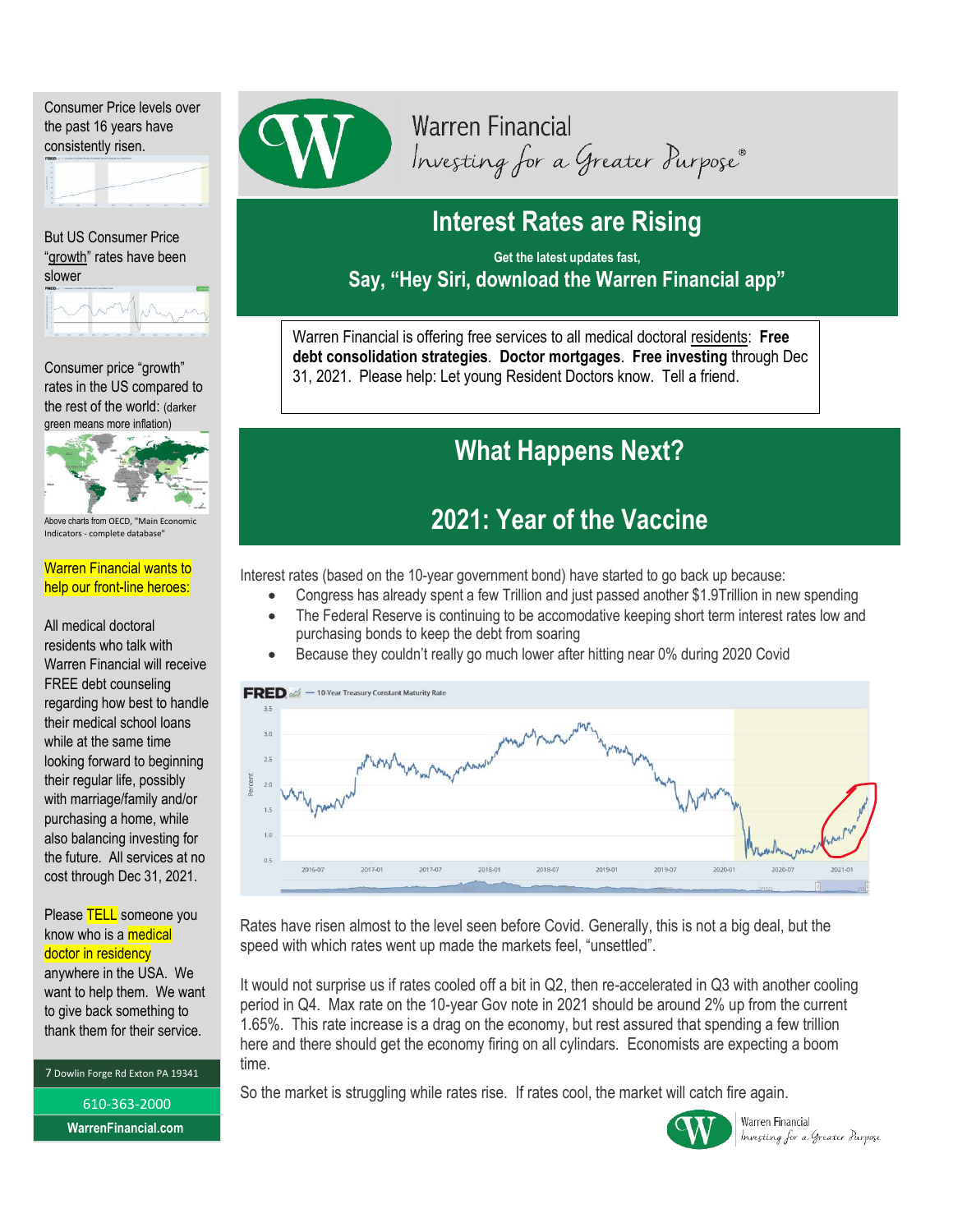

**Congressional Budget Office estimate of projected US Gov't debt thru 2050**

#### **ARE YOU READY?**

In 2021, Warren Financial plans to launch banking products. Aimed at on-boarding the "next" generation of investors, our Warren Financial VISA will sport ultra low rates. We will launch student loan consolidation. And finally, we will launch specialized mortgages such as doctor mortgages.

We have built new software in excel to analyze loans and provide graphical representation. This answers the questions:

- 1) Should I refi my mortgage?
- 2) Should I refi my student loans? Which student loans are best to refi?
- 3) Should I consolidate some personal loans with a HELOC or a new mortgage?

If these questions are on your mind, come let us walk you through the analysis.

7 Dowlin Forge Rd Exton, PA 19341 610-363-2000 **WarrenFinancial.com** 

Post Covid, there are still about 10million people who need to re-join the workforce to get us back to full employment as we were pre-Covid.



Economic growth estimates for 2021 are being raised. Prior to the vaccine being available the estimates were averaging around 3%. Now the estimates are averaging 5% or more.

Transportation can tell you a lot about the economy. The graph below shows that car traffic declined the least and is down the least resulting from the Covid effect. But airline and rail traffic fell off significantly. Rail traffic is still struggling. Air traffic is rebounding smartly but has a long way to go before getting back to pre-Covid levels.

It seems likely that air travel will not get back to pre-Covid levels any time soon – it could take a decade – because business has discovered they don't need employees to travel. Most work can be accomplished over a Zoom call. Rail travel should rebound if the stimulated economy booms.



#### **Inflation?**

Inflation is still not a problem today, but Congress is spending Trillions which leads to a supply and demand problem – think back to your education now. If there are more dollars floating around in the economy, then each of those dollars will be worth less. This explains why the US dollar has been falling as Covid has been ending and Congress has been spending. Regardless, at this time, the dollar is still strong enough, and inflation is not currently a problem. We are keeping careful watch though.Warren Financial



Investing for a Greater Purpose